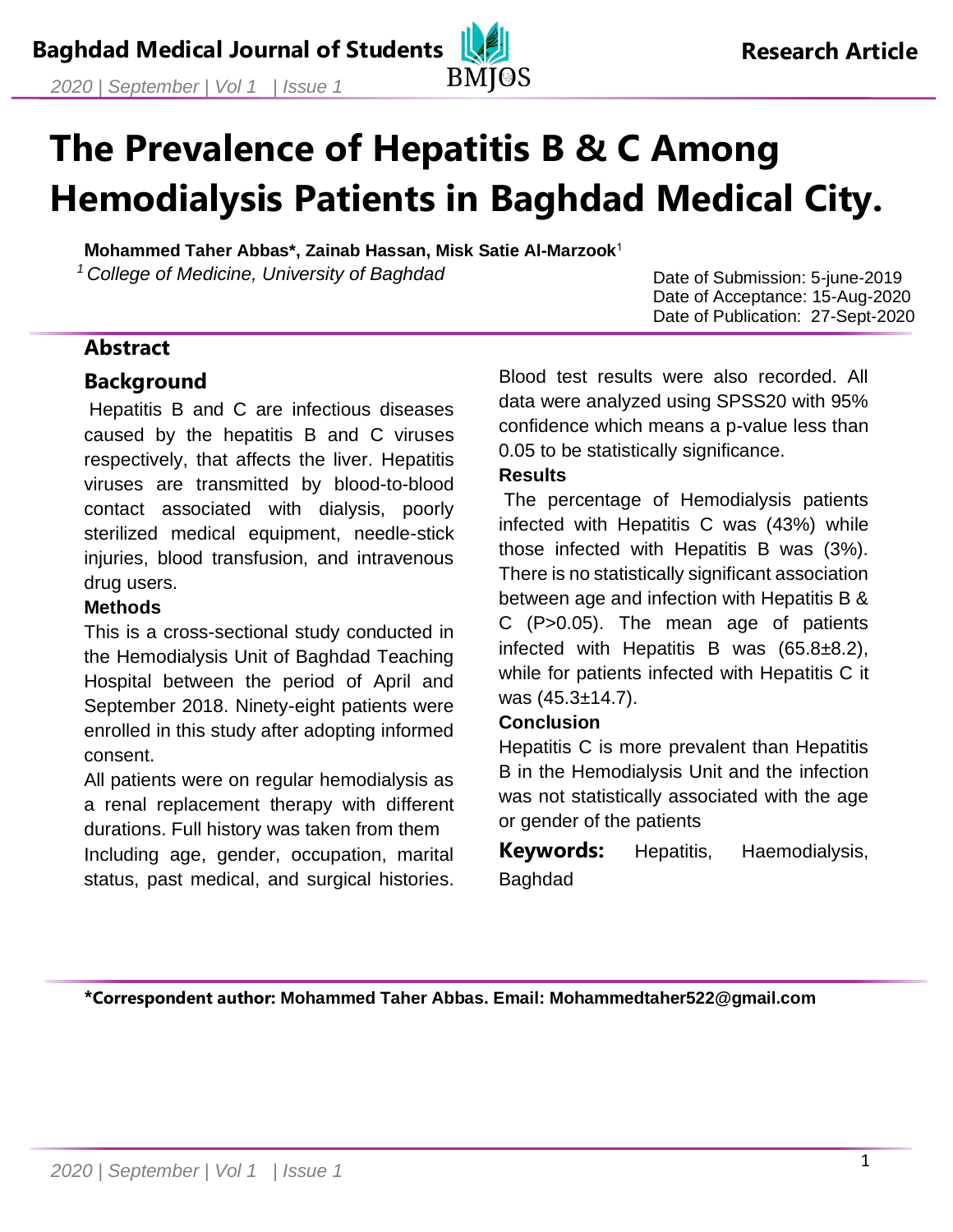## **1. Introduction**

Hepatitis B and C are infectious diseases caused by the hepatitis B Virus (HBV) and C virus respectively, that affects the liver. They can cause both acute and chronic infections. Many people affected with hepatitis B virus have no symptoms during the initial infection. Some develop a rapid onset of sickness with vomiting, jaundice, tiredness, dark urine and abdominal pain. Often, these symptoms last a few weeks and rarely does the initial infection result in death. (1)(2) The virus is transmitted through contact with blood or other body fluids from an infected person. When transmission occurs vertically (from mother to child) or horizontally to small children (during play, from household contacts etc), the infection usually becomes chronic. By contrast, when transmission occurs in adolescents/adults—usually via sexual contact, contaminated needles ("sharps"), and less often from transfusion of blood products—the infection usually resolves unless the individual is immunocompromised (e.g., infected with human immunodeficiency virus). $(3-6)$ Approximately 240 million people are chronic HBV surface antigen (HBsAg) carriers, with a large regional variation of HBsAg positive patients between low (2%) and high (8%) endemicity levels. <sup>(7,8)</sup> The prevalence is decreasing in several highly endemic countries due to improvements in the socioeconomic status, universal vaccination programs, and perhaps effective antiviral treatments. <sup>(9)</sup> During the initial infection people often have mild or no symptoms. Occasionally infection causes symptoms similar to HBV infection. The virus persists in the liver in about 75% to 85% of those initially infected. HCV is spread primarily by blood-toblood contact associated with intravenous drug users, poorly sterilized medical equipment, needle-stick injuries in healthcare, and blood transfusion. The risk of infection from a transfusion is less than one per two million. It may also be spread from an infected mother to her baby during birth.  $(10)(11)$  It is estimated that 143 million people (2%) of people globally are living with chronic hepatitis C. About 3–4 million people are infected per year, and more than 350,000 people die yearly from hepatitis C related diseases. (12)(13) Dialysis (renal replacement therapy) is the process of removing excess water, solutes, and toxins from the blood in people whose kidneys can no longer perform these functions naturally.  $(14)$  Dialysis can be done through peritoneal or vascular approaches. (15) Dialysis represent a risk factor for transmission of hepatitis B&C virus which increases the burden of the disease. Those infected with these viruses have in increased morbidity and mortality due cirrhosis, hepatocellular carcinoma and cardiovascular disease. (16)(17) The incidence of hepatitis B virus infection in dialysis populations has declined over recent decades, largely because of improvements in infection control and widespread implementation of HBV vaccination. Regardless, outbreaks of infection continue to occur in dialysis units, and prevalence rates remain unacceptably high. For a variety of reasons, dialysis patients are at increased risk of acquiring HBV.  $(18)$  The aim of this study is to identify the prevalence of Hepatitis B & C among Hemodialysis patients and find associating factors among them.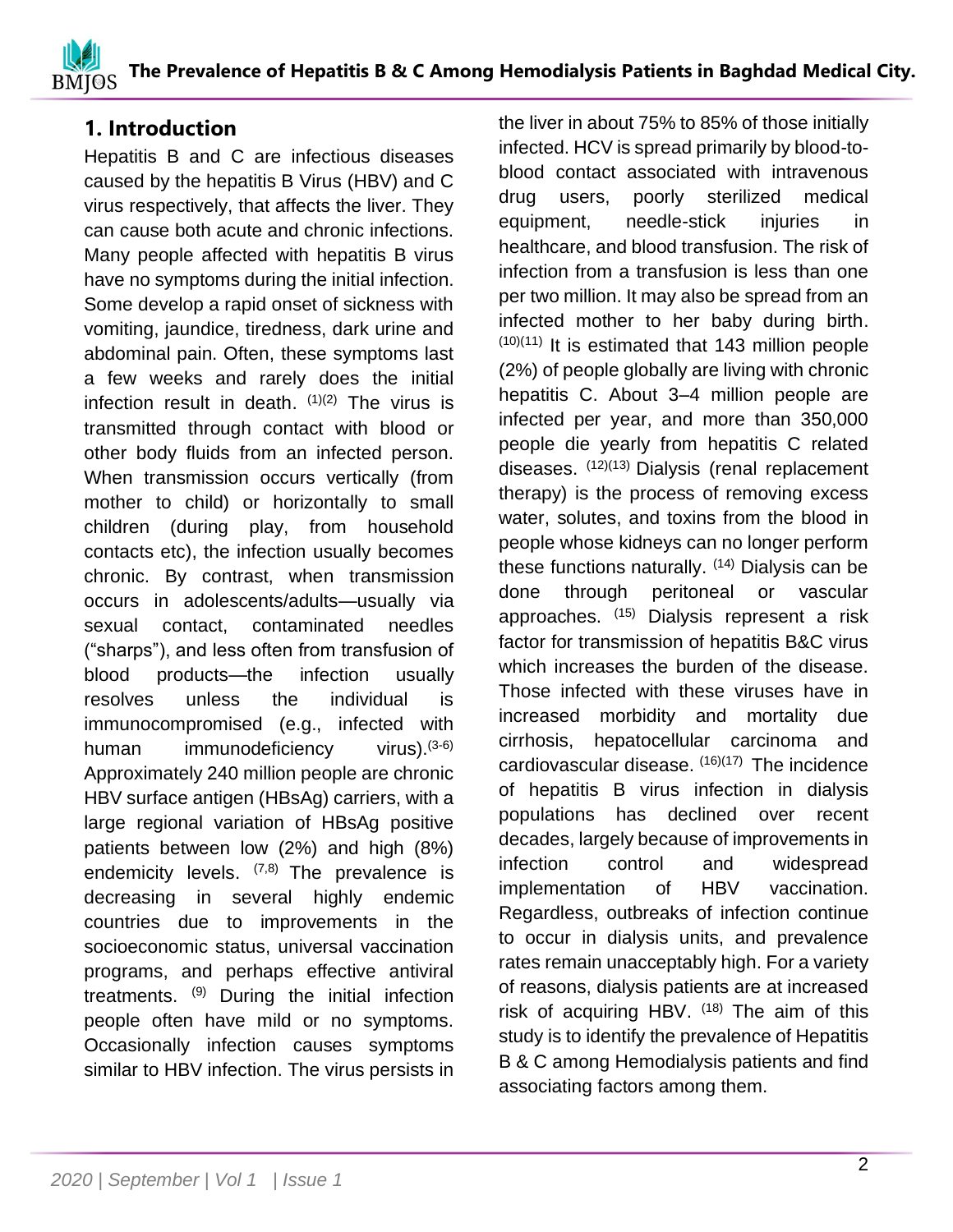## **2. Methods**

1. This is a cross-sectional study conducted in the Hemodialysis Unit of Baghdad Teaching Hospital between the period of April and September 2018. Ninety-eight patients were enrolled in this study after adopting informed consent. All patients were on regular hemodialysis. As a renal replacement therapy with different durations for the procedure. Full history was taken from them including age, gender, occupation, marital status, and past medical and surgical histories. Blood test results were also recorded. The date was collected using predesigned collection sheets for each patient enrolled. Patients who were involved comprised 58 males and 40 females. Inclusion criteria for patients were to have been previously diagnosed as having end stage renal failure and in hemodialysis as a renal replacement therapy. No restriction was done for particular age or sex or ethnicity and patients were excluded only if they refuse to participate or not having complete blood test results. All data were analyzed using statistical analysis SPSS v.20. Student t-test was used to compare means. The tests were done with 95% confidence which means a pvalue less than 0.05 to be statistically significance.cheap, minimally painful and effective. It is available as over the counter drugs. The disadvantage is that it requires long-term adherence. There is risk of systemic toxicity in children so should be used in limited areas and in lower concentrations.

## **3.Results**

The characteristics of patients and their demographic data are shown in table (1).

Table (2) shows that 42% of Hemodialysis patients were infected with HCV, 57% of which were males and 43% were females. While 3% of Hemodialysis patients were infected with HBV and were all males. 2% of the study patients had co-infection, and 52% were sero-ve for Hepatitis. Age and sex distribution of HBV serodiagnosis among study patients are shown in Table (3). The Table shows that HBV tends to infect 4 men for each woman. Age and sex distribution of HCV serodiagnosis among study patients are shown in table (4). The Table shows that for every 4 men infected with HCV, there are 3 women After comparing the sex of the patients with Hepatitis B, it was found that there is no statistically significant difference between them. (Table 5) After comparison the sex of the patients with Hepatitis C, it was found that there is no statistically significant difference between them. (Table 6) Table 7 shows that Hepatitis B occurs more often in people aged (70-80) years, while Hepatitis C tends to occur more often in people aged (20- 60) years.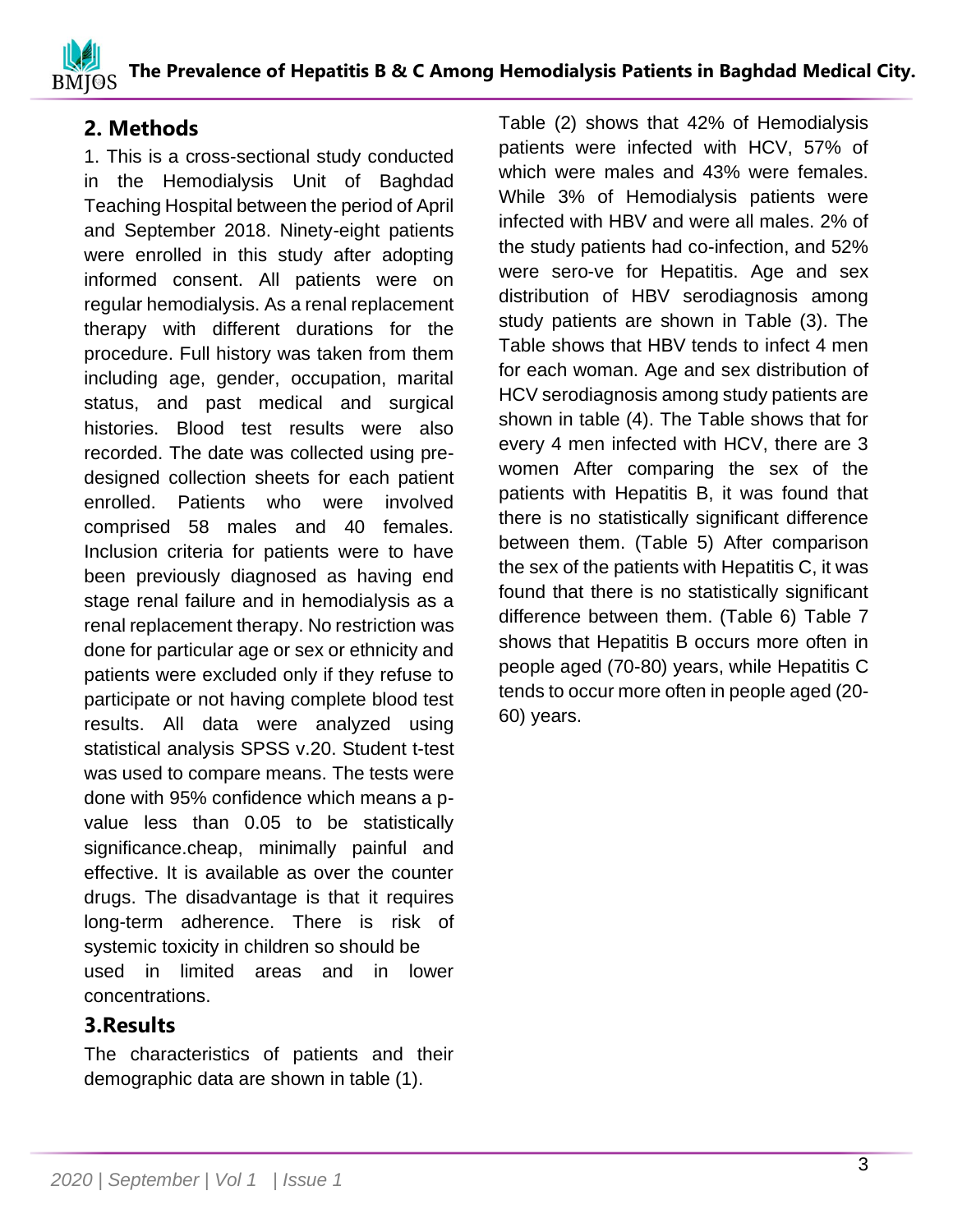

| Table 1: Demographic data of patients. |                 |                |                |  |
|----------------------------------------|-----------------|----------------|----------------|--|
|                                        |                 | Number         | $\%$           |  |
| Gender                                 | Male            | 58             | 59             |  |
|                                        | Female          | 40             | 41             |  |
| Job                                    | <b>Retired</b>  | 53             | 54             |  |
|                                        | Employee        | 38             | 39             |  |
|                                        | <b>Student</b>  | $\overline{7}$ | $\overline{7}$ |  |
| <b>Educational Level</b>               | Primary         | 46             | 47             |  |
|                                        | Intermediate    | 29             | 30             |  |
|                                        | Secondary       | 8              | 8              |  |
|                                        | <b>Bachelor</b> | 11             | 11             |  |
|                                        | Diploma         | $\overline{4}$ | $\overline{4}$ |  |
| <b>Marital Status</b>                  | Single          | 12             | 12             |  |
|                                        | Married         | 76             | 78             |  |
|                                        | <b>Divorced</b> | 6              | 6              |  |
|                                        | Widow           | $\overline{4}$ | $\overline{4}$ |  |
| <b>Total number</b>                    |                 | 98             | 100            |  |

| Table 2: The frequencies and percentages of Hepatitis B & C among Hemodialysis patients. |        |         |          |              |           |  |
|------------------------------------------------------------------------------------------|--------|---------|----------|--------------|-----------|--|
|                                                                                          |        | No. (%) | No. (%)  | No. (%)      | No. (%)   |  |
|                                                                                          |        | Hep. B  | Hep. C   | Hep. $B & C$ | Sero - ve |  |
| Gender                                                                                   | Male   | 3(100)  | 24(57)   | 1(50)        | 22(43)    |  |
|                                                                                          | Female | Zero    | 18(43)   | 1(50)        | 29(57)    |  |
| Total                                                                                    |        | 3(100)  | 42 (100) | 2(100)       | 51 (100)  |  |

| Table 3: Age and sex distribution of HBV. |     |                 |               |                   |  |  |
|-------------------------------------------|-----|-----------------|---------------|-------------------|--|--|
|                                           |     | Age             |               |                   |  |  |
|                                           |     | $(mean \pm SD)$ |               |                   |  |  |
| <b>Patients</b>                           | No. |                 | Age range     | $M: F$ (sero +ve) |  |  |
| Sero +ve HBV                              | 5   | $65.8 \pm 8.2$  | $17-75$ years | 4:1               |  |  |
| Sero-ve HBV                               | 93  | $47.3 \pm 15.3$ |               |                   |  |  |
| <b>Total</b>                              | 98  |                 |               |                   |  |  |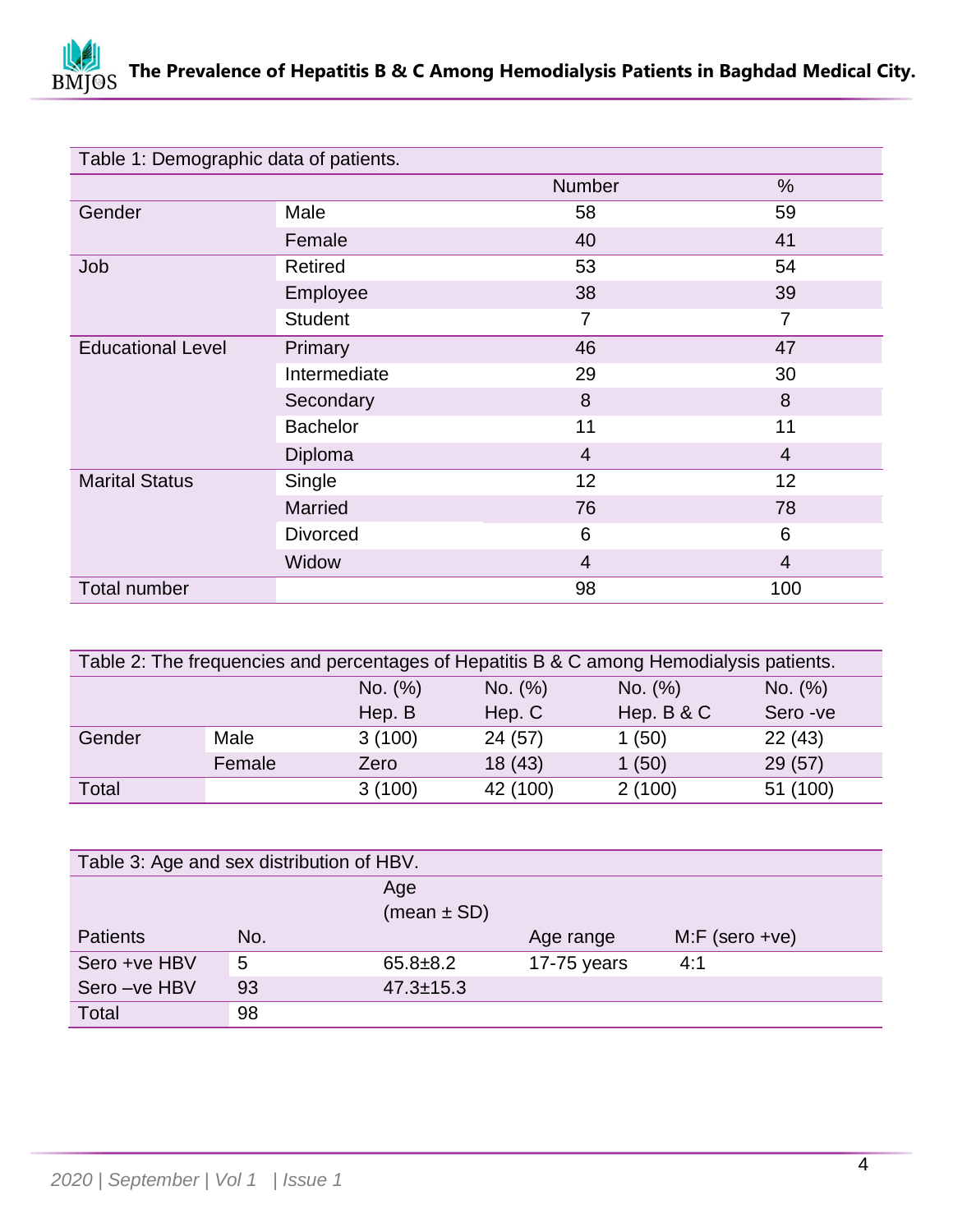# **The Prevalence of Hepatitis B & C Among Hemodialysis Patients in Baghdad Medical City. BMJOS**

| Table 4: Age and sex distribution of HCV. |     |                 |             |                  |  |  |
|-------------------------------------------|-----|-----------------|-------------|------------------|--|--|
|                                           |     | Age             |             |                  |  |  |
| (mean $\pm$ SD)                           |     |                 |             |                  |  |  |
| <b>Patients</b>                           | No. |                 | Age range   | $M.F$ (sero +ve) |  |  |
| Sero +ve HCV                              | 44  | $45.3 \pm 14.7$ | 17-75 years | 4:3              |  |  |
| Sero-ve HCV                               | 54  | $50.7 \pm 16$   |             |                  |  |  |
| Total                                     | 98  |                 |             |                  |  |  |

| Table 5: comparison between sex and HBV. |                    |         |  |  |  |
|------------------------------------------|--------------------|---------|--|--|--|
| Sex/HBV                                  | Sero +ve HBV (no.) | P-value |  |  |  |
| Male                                     |                    | >0.05   |  |  |  |
| Female                                   |                    |         |  |  |  |
| P is significant at $< 0.05$             |                    |         |  |  |  |

| Table 6: comparison between sex and HCV. |                    |         |  |  |  |
|------------------------------------------|--------------------|---------|--|--|--|
| Sex/HCV                                  | Sero +ve HCV (no.) | P-value |  |  |  |
| Male                                     | 25                 | >0.05   |  |  |  |
| Female                                   | 19                 |         |  |  |  |
| P is significant at $< 0.05$             |                    |         |  |  |  |

Table 7: The frequencies of Hepatitis B & C in different age groups.

|     |           |                   | Hep.B             |                          | Hep.C             |
|-----|-----------|-------------------|-------------------|--------------------------|-------------------|
|     |           | Positive<br>Count | Negative<br>Count | <b>Positive</b><br>Count | Negative<br>Count |
| Age | $10 - 20$ | 0                 | 3                 | 0                        | 3                 |
|     | 20-30     | 0                 | 13                | 10                       | 3                 |
|     | 30-40     | 0                 | 16                | 8                        | 8                 |
|     | 40-50     | 0                 | 22                | 10                       | 12                |
|     | 50-60     |                   | 18                | 9                        | 10                |
|     | 60-70     |                   | 14                | 4                        | 11                |
|     | 70-80     | 3                 |                   | 3                        |                   |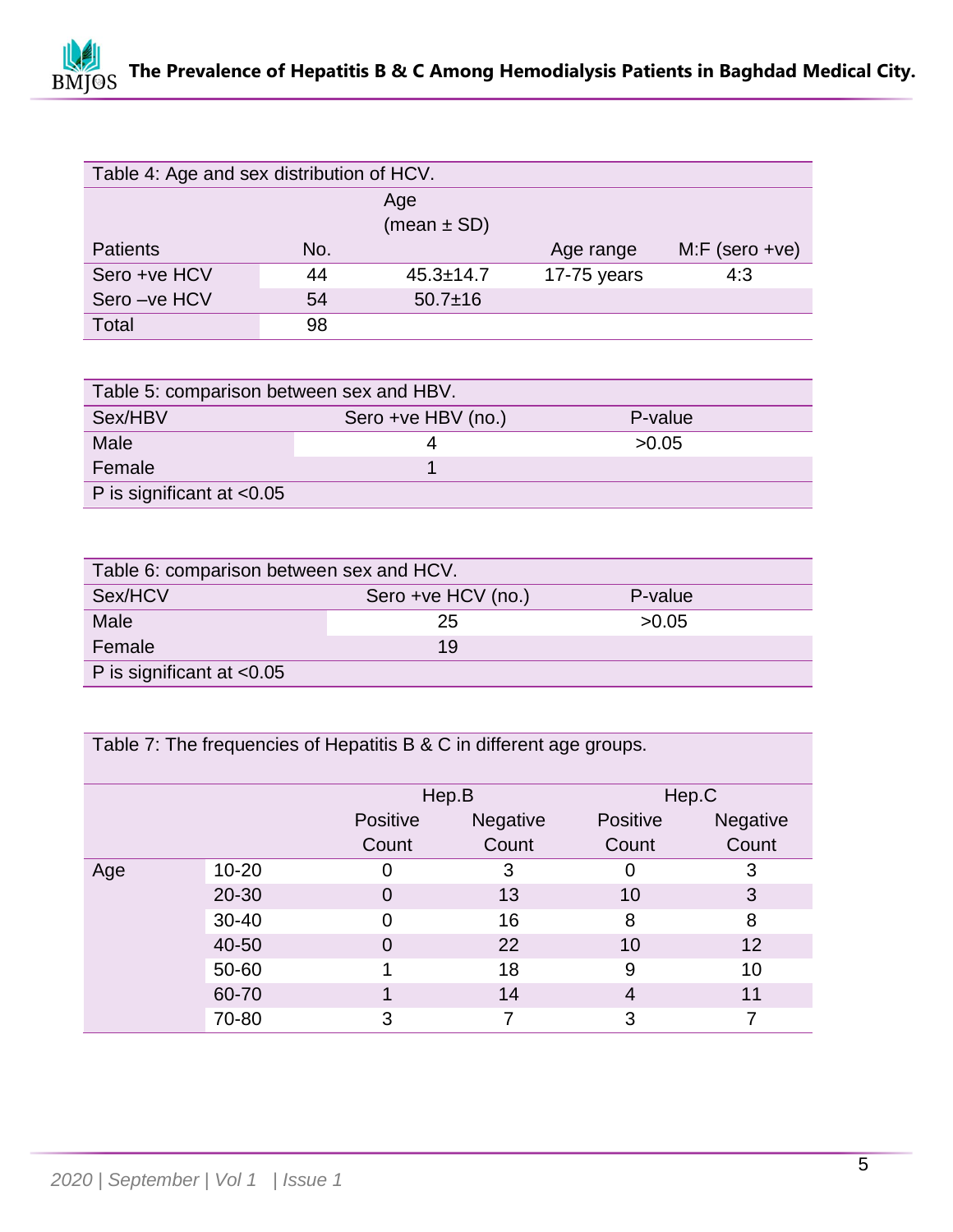## **4. Discussion**

The decline in the incidence of hepatitis B virus infection is due to many factors including the application of universal infection precautions, vaccination and screening of transfused blood for HBV, which has led to hepatitis C virus (HCV) becoming the major form of hepatitis in HD patients.  $^{(19)(20)(21)}$  HCV infection is common in patients with endstage renal disease undergoing maintenance HD or peritoneal dialysis. The prevalence of HCV antibody positivity in hemodialysis patients varies markedly from 5% in industrialized countries to 54% in some developing countries. <sup>(22)</sup> On the other hand, serum HBV surface antigen (HBsAg) seropositivity ranges from less than 1% to 20% in patients on regular hemodialysis. However, outbreaks of acute HBV infection continue to occur in this setting. <sup>(23)</sup> 45% of the patients in this study had hepatitis C, while 5.% had hepatitis B and this very different from a study done recently in Iraq showed the prevalence of Anti-HCV antibodies to be positive in 7.1% of the patients. (24) Multiple studies had shown that the development of chronic hepatitis B after acquiring hepatitis B virus is dependent on the age of the patient. More than 90% of infants infected at birth by HBV-infected mothers suffer from persistent HBV infection. By contrast, more than 95% of adults infected with HBV during adulthood—primarily through sexual transmission—will eliminate HBV naturally. Among immunocompetent individuals infected with HBV in adulthood, the majority will have no apparent infection, while approximately 20–30% will initially develop acute hepatitis. In 95% of cases,

detection of HBsAg will resolve within 6 months of infection. (25)(26) The youngest patient in this study was 19 years old, so this can explain why only 5% had chronic hepatitis B infection. According to CDC, the vaccine of hepatitis B is 80% to 100% effective in preventing infection or clinical hepatitis in those who receive the complete vaccine series (27), since most of the patients had received the vaccine, the prevalence of hepatitis B is much lower than hepatitis C. Hepatitis represents an increased threat and risks among hemodialysis patients as 1.9% of all deaths were related or a consequence of of the infection. (28) As hepatitis B is easier to control than HCV, it recommended to have optimum predialysis HBV vaccination, adherence to protective precautions, separation of the positive patients in an isolated area. As seroconversion with HBV vaccinesus less than in the general population due to lower renal function, those patients should receive either higher doses or more frequently. (29) Our study showed that there is no significant association between age and the occurrence of both hepatitis B & C. Other study held in north of Iraq showed that patients infected with HBV were significantly younger on average than non-infected patients, this observation was in agreement with that of a study conducted in Libya. (30) On the other hand, patients infected with HCV were older on average than non-infected congruent with other studies  $(31)(32)$  with no clear reason for that. This study showed more prevalence of hepatitis B and C infection among the male gender; however, this was not statistically significant. This insignificance finding was also reported in a study done in Iraq in 2017.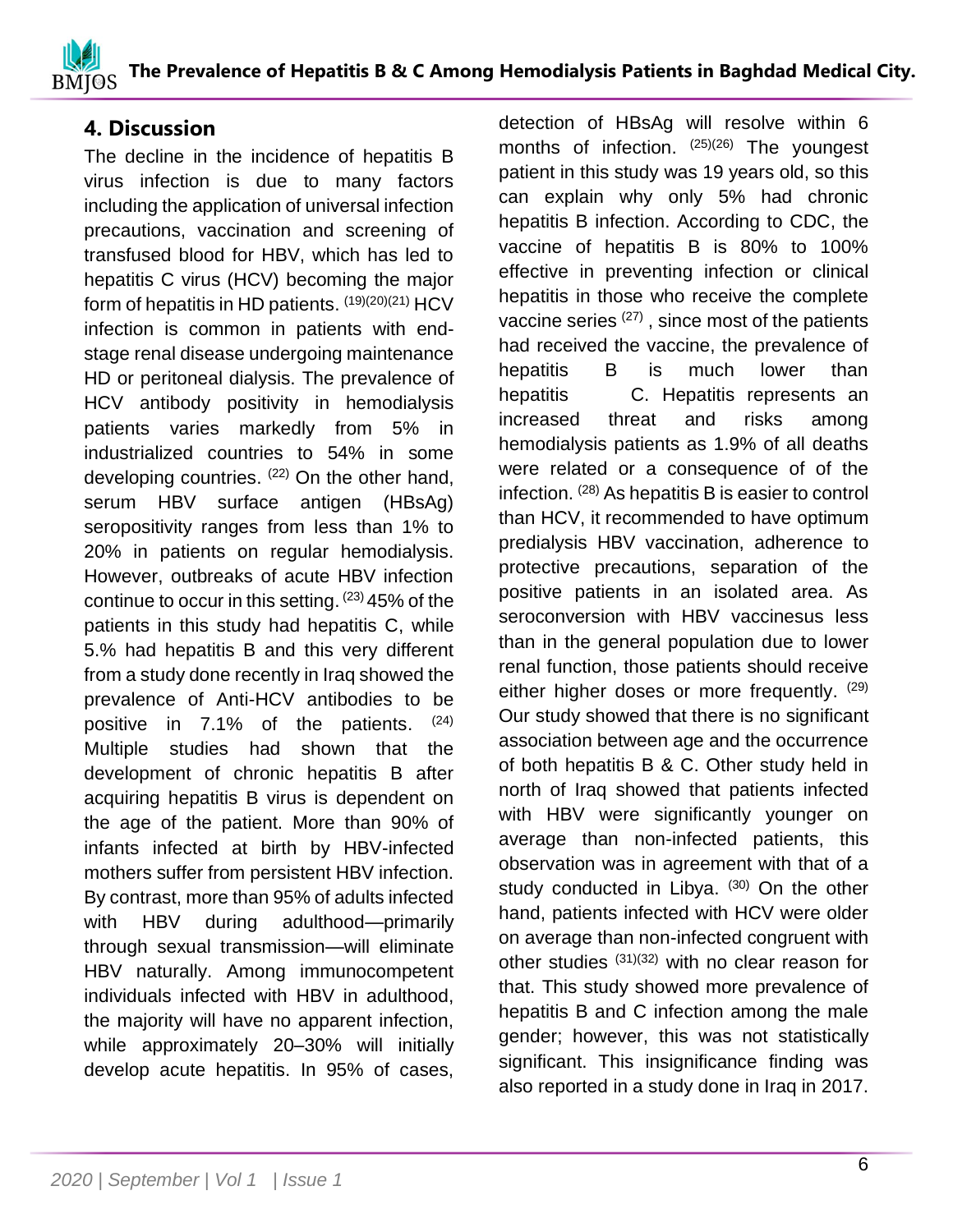

(33) Hepatitis C infection was shown by a study conducted in Brazil to be more prevalent among males who have end stage renal disease in 56.1 %.  $(33)$  No effective vaccine if available for preventing Hepatitis C, for that reason, patients who receives frequent hemodialysis are more prone to develop chronic hepatitis C than hepatitis B. Failures of HCV and HBV screening, excessive exposure to blood and blood products, nosocomial transmission, and long dialysis duration are the main determinants of increased risk of HCV and HBV infection in the HD patient group.<sup>(33)</sup> Hepatitis represents an increased threat and risks among hemodialysis patients as 1.9% of all deaths were related or a consequence of the infection.  $(28)$  As hepatitis B is easier to control than HCV, it is recommended to have optimum predialysis HBV vaccination, adherence to protective precautions, separation of the positive patients in an isolated area. As seroconversion with HBV vaccine is less likely in hepatitis patients than the general population due to lower renal

function, those patients should receive either higher doses or more frequently. (29)

## **Conclusion**

Hepatitis C is more prevalent than Hepatitis B in the Hemodialysis Unit and the infection was not statistically associated with the age or gender of the patients. Hepatitis C represents an important risk in patients with renal disease who receive hemodialysis as a renal replacement therapy. The universal vaccination of the general population and those with hepatitis has led to a lower risk of infection with hepatitis B virus.

# **Recommendations**

It is recommended to have optimum predialysis HBV vaccination, adherence to protective precautions, and separation of the positive patients in an isolated area.

# **Conflicts of interest**

The authors declare no conflict of interest.

# **Funding**

No source of funding was provided for the authors.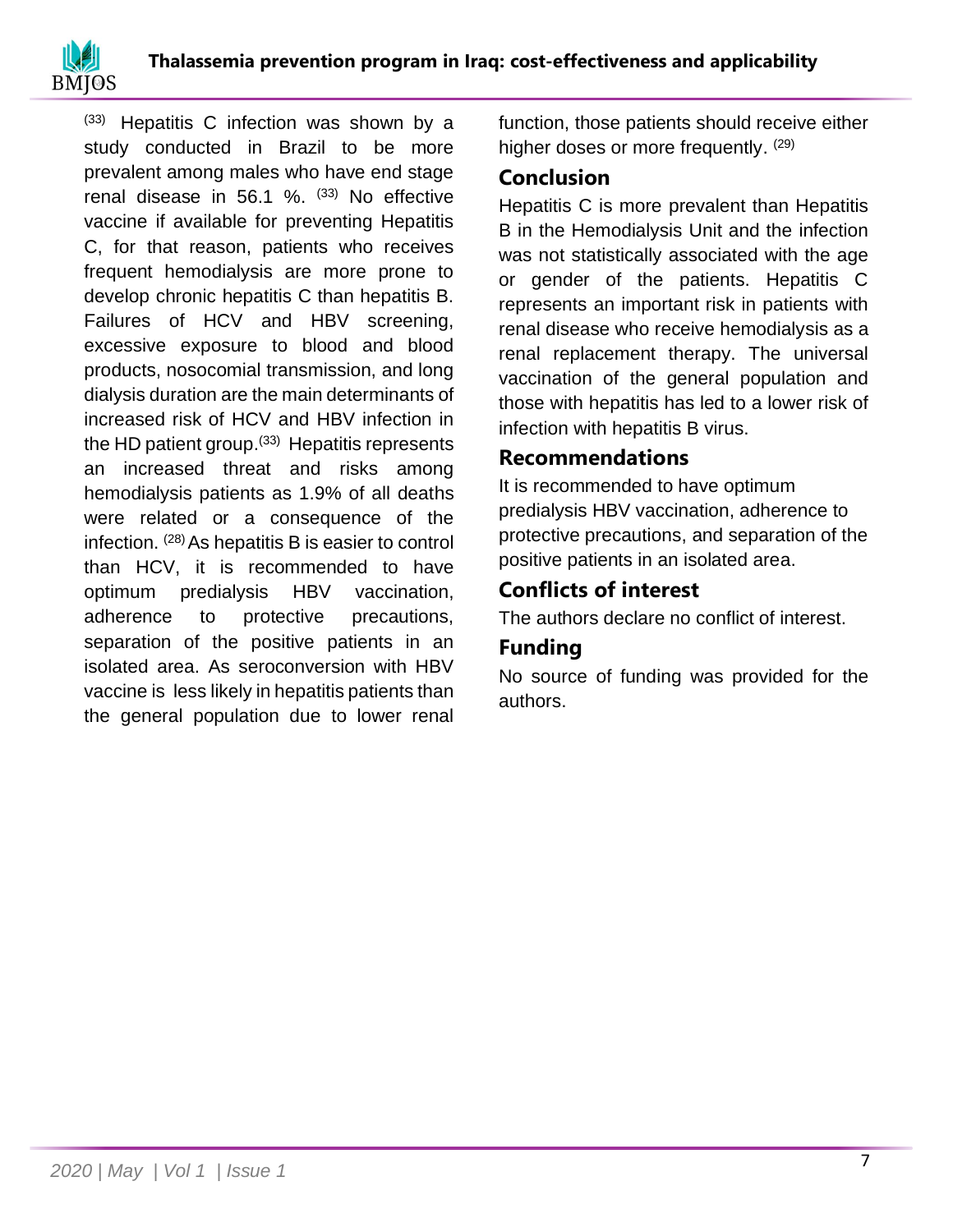# **References**

- 1. Hepatitis B. Fact sheet N!204. WHO Media centre; [Updated July 2015]. Available from URL:<http://www.who.int/mediacentre/factsheets/fs204/en/>
- 2. Rubin R; Strayer D. Rubin's Pathology: clinicopathologic foundations of medicine (5.ed.). Philadelphia: Wolters Kluwer/Lippincott Williams & Wilkins. 2008.
- 3. Lok ASF, McMahon BJ. Chronic hepatitis B: update 2009. Hepatology 2009;50:661–2.
- 4. European Association for the Study of the Liver. EASL clinical practice guidelines: management of chronic hepatitis B virus infection. J Hepatol 2012;57:167–85.
- 5. National Institute for Health and Care Excellence (NICE). Hepatitis B (chronic): diagnosis and management of chronic hepatitis B in children, young people and adults [Internet]. London: NICE; 2013. Available from: <http://www.nice.org.uk/guidance/cg165/resources/guidancehepatitis-b-chronic-pdf>
- 6. Liaw YF, Kao JH, Piratvisuth T, Chan HLY, Chien RN, Liu CJ, et al. Asian– Pacific consensus statement on the management of chronic hepatitis B: a 2012 update. Hepatol Int 2012;6:531–61.
- 7. Schweitzer A, Horn J, Mikolajczyk RT, Krause G, Ott JJ. Estimations of worldwide prevalence of chronic hepatitis B virus infection: A systematic review of data published between 1965 and 2013. Lancet 2015;386:1546–1555.
- 8. Ott JJ, Stevens GA, Groeger J, Wiersma ST. Global epidemiology of hepatitis B virus infection: New estimates of age-specific HBsAg seroprevalence and endemicity. Vaccine 2012;30:2212–2219.
- 9. Chen C-L, Yang J-Y, Lin S-F, Sun C-A, Bai C-H, You S-L, et al. Slow decline of hepatitis B burden in general population: Results from a population-based survey and longitudinal follow-up study in Taiwan. J Hepatol 2015;63:354–363.
- 10."Hepatitis C FAQs for Health Professionals". CDC. Available from: https://www.cdc.gov/hepatitis/hcv/hcvfaq.htm
- 11.Maheshwari A; Thuluvath PJ. "Management of acute hepatitis C". Clinics in liver disease. 2010;14 (1): 169–76, x
- 12.GBD 2015 Disease and Injury Incidence and Prevalence, Collaborators. "Global, regional, and national incidence, prevalence, and years lived with disability for 310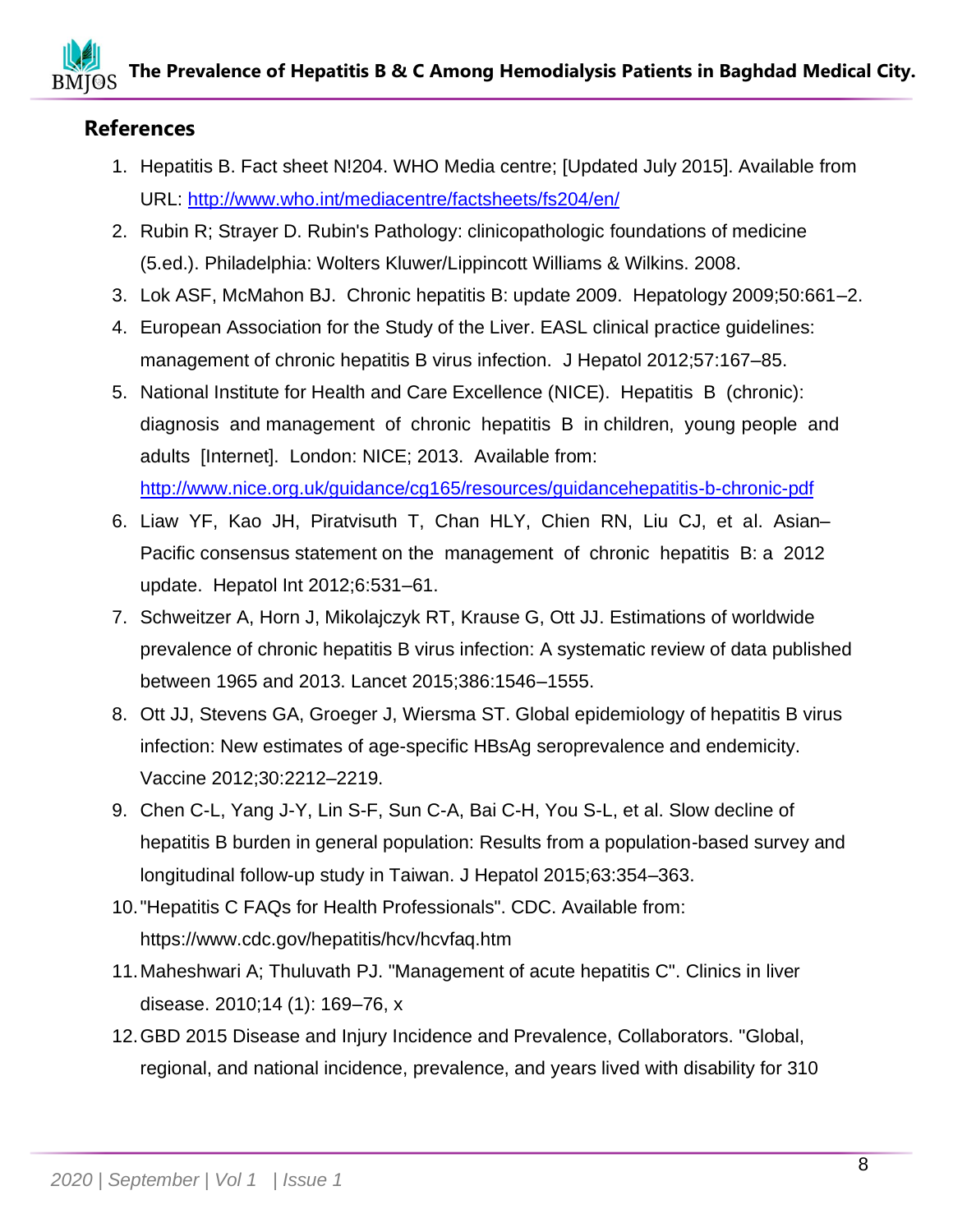# **The Prevalence of Hepatitis B & C Among Hemodialysis Patients in Baghdad Medical City.**

diseases and injuries, 1990-2015: a systematic analysis for the Global Burden of Disease Study 2015". Lancet.2016; 388 (10053): 1545–1602.

- 13."Hepatitis C". World Health Organization (WHO). Availble from: https://www.who.int/news-room/fact-sheets/detail/hepatitis-c
- 14.Pendse S, Singh A, Zawada E. Initiation of Dialysis. In: Handbook of Dialysis. 4th ed. New York, NY; 2008:14–21.
- 15.Ahmad S, Misra Hemodialysis Apparatus. In: Handbook of Dialysis. 4th ed. New York, NY; 2008:59-78.
- 16.Bose B, McDonald SP, Hawley CM, Brown FG, Badve SV, Wiggins KJ, Bannister KM, Boudville N, Clayton P, Johnson DW. Effect of dialysis modality on survival of hepatitis C-infected ESRF patients. Clin J Am Soc Nephrol. 2011; 6:2657–2661.
- 17.Ozer Etik D, Ocal S, Boyacioglu AS. Hepatitis C infection in hemodialysis patients: A review. *World J Hepatol*. 2015;7(6):885-895.
- 18.Padmanabhan R. Hepatitis C virus infection in haemodialysis patients in Saudi Arabia. Saudi J Kidney Dis Transpl 1994;5(2):157-8.
- 19.Martin P, Friedman L. Chronic viral hepatitis and the management of chronic renal failure. Kidney Int 1995;47(5):1231-41.
- 20.Fabrizi F, Lunghi G, Poordad FF, Martin P. Management of hepatitis B after renal transplantation: An update. J Nephrol 2002; 15(2):113-22.
- 21.Wright TL, Pereira BJG. Hepatitis C Virus. Semin Dial. 2007;10(5):241–4.
- 22.Fabrizi F, Messa P, Martin P. Hepatitis B virus infection and the dialysis patient. Semin Dial. 2008;21(5):440–6.
- 23.Khattab OS. Prevalence and Risk Factors for Hepatitis C Virus Infection in Hemodialysis Patients in an Iraqi Renal Transplant Center. Saudi J Kidney Dis Transpl 2008;19:110-5.
- 24.Ganem D, Prince AM. Hepatitis B virus infection: Natural history and clinical consequences. N Engl J Med. 2004;350(11):1118–1129.
- 25.Liang TJ. Hepatitis B: The virus and disease. Hepatology. 2009;49(5):S13–S21.
- 26."Epidemiology and Prevention of Vaccine-Preventable Diseases." Centers for Disease Control and Prevention. Available from

[https://www.cdc.gov/vaccines/pubs/pinkbook/hepb.html.](https://www.cdc.gov/vaccines/pubs/pinkbook/hepb.html)